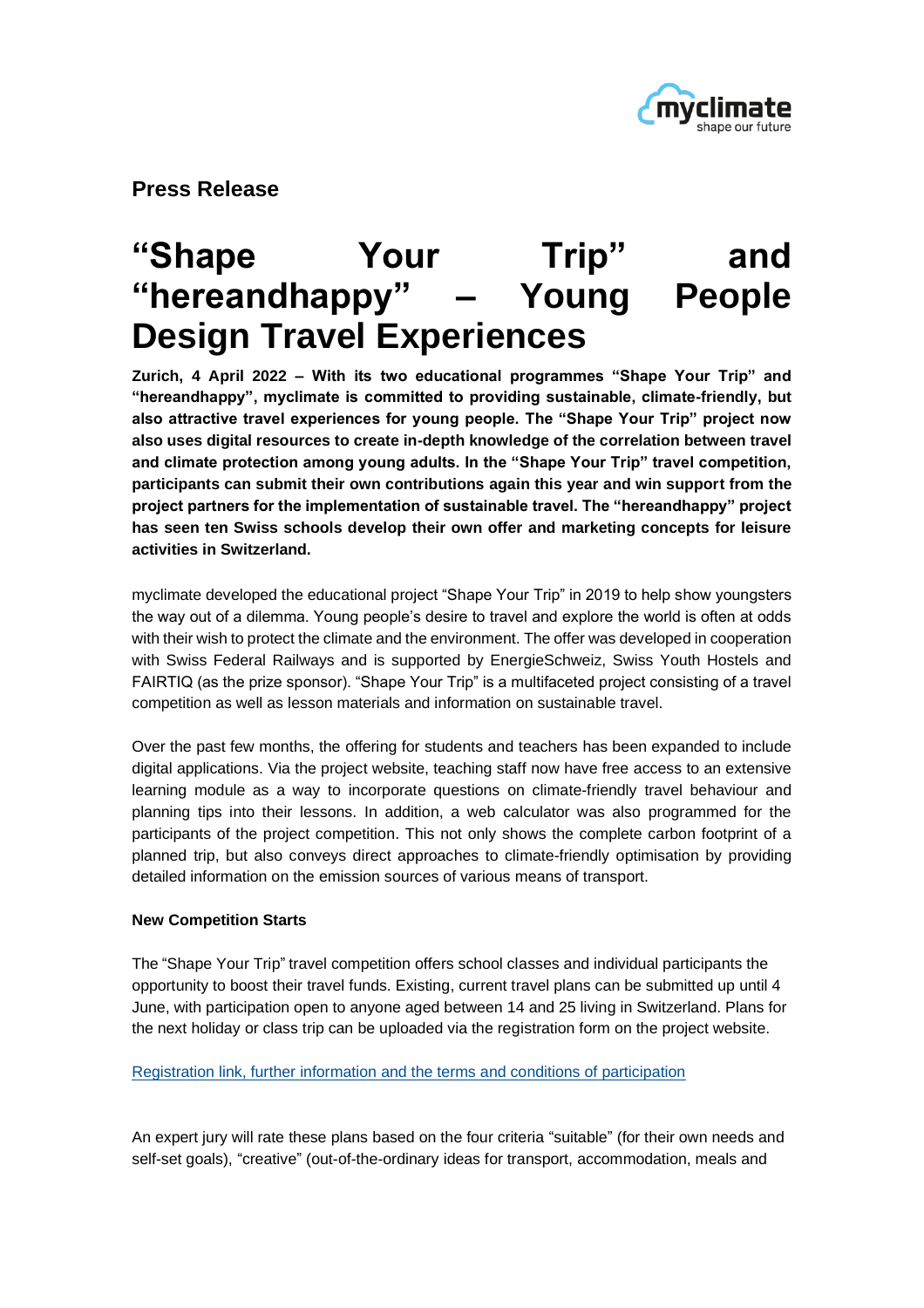

activities), "informative" (discovering new things and getting to know people and cultures) and "climate friendly" ( $CO<sub>2</sub>$  emissions as low as possible). Attractive financial prizes and non-cash benefits await the competition participants.

### **"hereandhappy" – Switzerland's Youth Analyse Their Generation's Travel Behaviour**

On the basis of "Shape Your Trip", myclimate conducted ten workshops at seven vocational and secondary schools with a total of 166 students. The workshops aimed to get youngsters to analyse their travel behaviour and requirements and, on this basis, to create new holiday offerings in Switzerland.

Using different methodological approaches, the workshops fostered the students' ability to develop innovations, while opening up a new perspective on Switzerland as a travel destination. In a first step, so-called common personas were established based on the students' analysis of their own behaviour and needs. In a second step, for each persona they then came up with novel, attractive activities, mobility and catering offers, and accommodation options to make holidays for teenagers and young adults in Switzerland even more appealing. Particularly wellthought-out and creative ideas have the chance of realisation through "bleib hier" ("stay here"), a project by the Swiss Touring Club's (TCS) Mobility Academy.

The "hereandhappy" workshops were implemented with the help of our partners, the TCS Mobility Academy (with the project "bleib hier") and EnergieSchweiz (a programme by the Federal Office of Energy, BFE), via the Coordination Office for Sustainable Mobility (KOMO).

#### **For further information please contact:**

Kai Landwehr, myclimate Press Spokesperson [kai.landwehr@myclimate.org,](mailto:kai.landwehr@myclimate.org) tel. +41 (0)44 500 37 61 [www.myclimate.org/](https://www.myclimate.org/de/informieren/klimaschutzprojekte/detail-klimaschutzprojekte/show/Project/shapeyourtrip-2/)shapeyourtrip

#### **Links**

[Registration for inspiring lessons and free lesson materials for teaching staff](https://www.myclimate.org/de/shapeyourtrip/imunterricht/) [More on "Shape Your Trip"](https://www.myclimate.org/de/informieren/klimaschutzprojekte/detail-klimaschutzprojekte/shapeyourtrip-de/)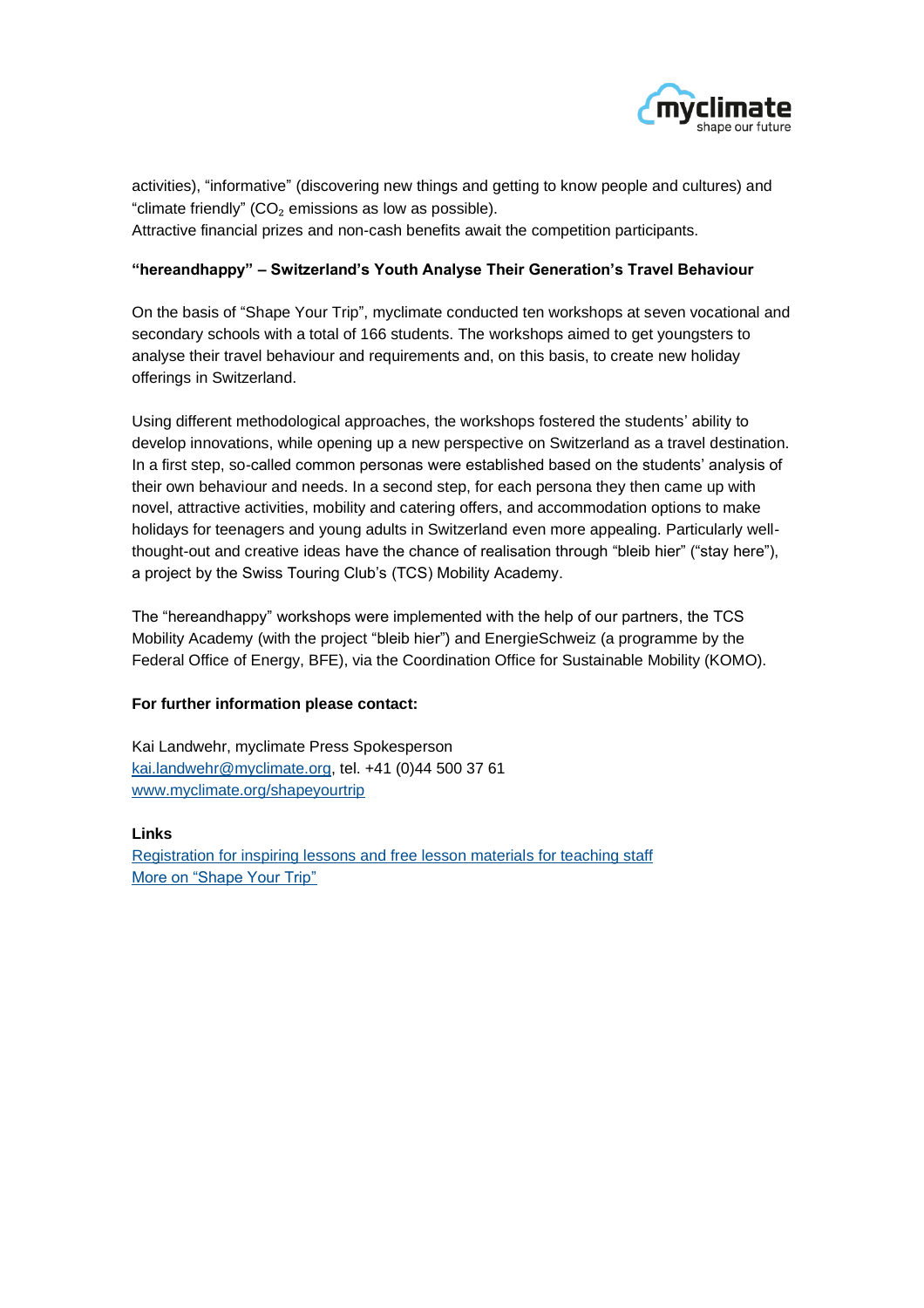

#### **How "Shape Your Trip" Works**

"Shape Your Trip" consists of a travel competition as well as lesson materials and information on sustainable travel. Based on the existing travel plans and preferences of school classes and other groups, the project works with participants to raise awareness of sustainability in travel. As is always the case with myclimate educational programmes, the focus is on showing the various opportunities for action and their consequences.

By analysing needs (what is it that I want?) and the greenhouse gas emissions of the various options (what impact does this have on the environment?) and through conscious planning (what information do I need to plan a sustainable trip?), the young people receive everything they need to develop a more sustainable but nonetheless adventurous travel plan.

The more sustainably designed travel plans can then be submitted to the competition. The best holiday or class trips will receive a travel grant, with other attractive prizes also up for grabs. The best trips will be published in an ideas pool and will thus give young people and adults inspiration for their own sustainable trips.

#### **Ensuring Travel Remains Part of Life**

Young people today face a dilemma: On the one hand, they want to plan their first independent trips and enjoy their freedom. On the other, thousands of young people and young adults in Switzerland and across the world are organising climate strikes, through which they aim to make decision-makers aware of the urgent need for climate protection to safeguard their future. This often gives them pause to think about their own travel behaviour and the associated environmental damage.

Franziska Steinberger, the project manager at myclimate responsible for the programme, goes into more detail: "The goal of 'Shape Your Trip' is to contribute to tackling this dilemma and to enable young adults to travel more sustainably, without jeopardising this social and cultural aspect of life. Every planned trip can be implemented more sustainably. However, this is seldom attainable with off-the-peg solutions."